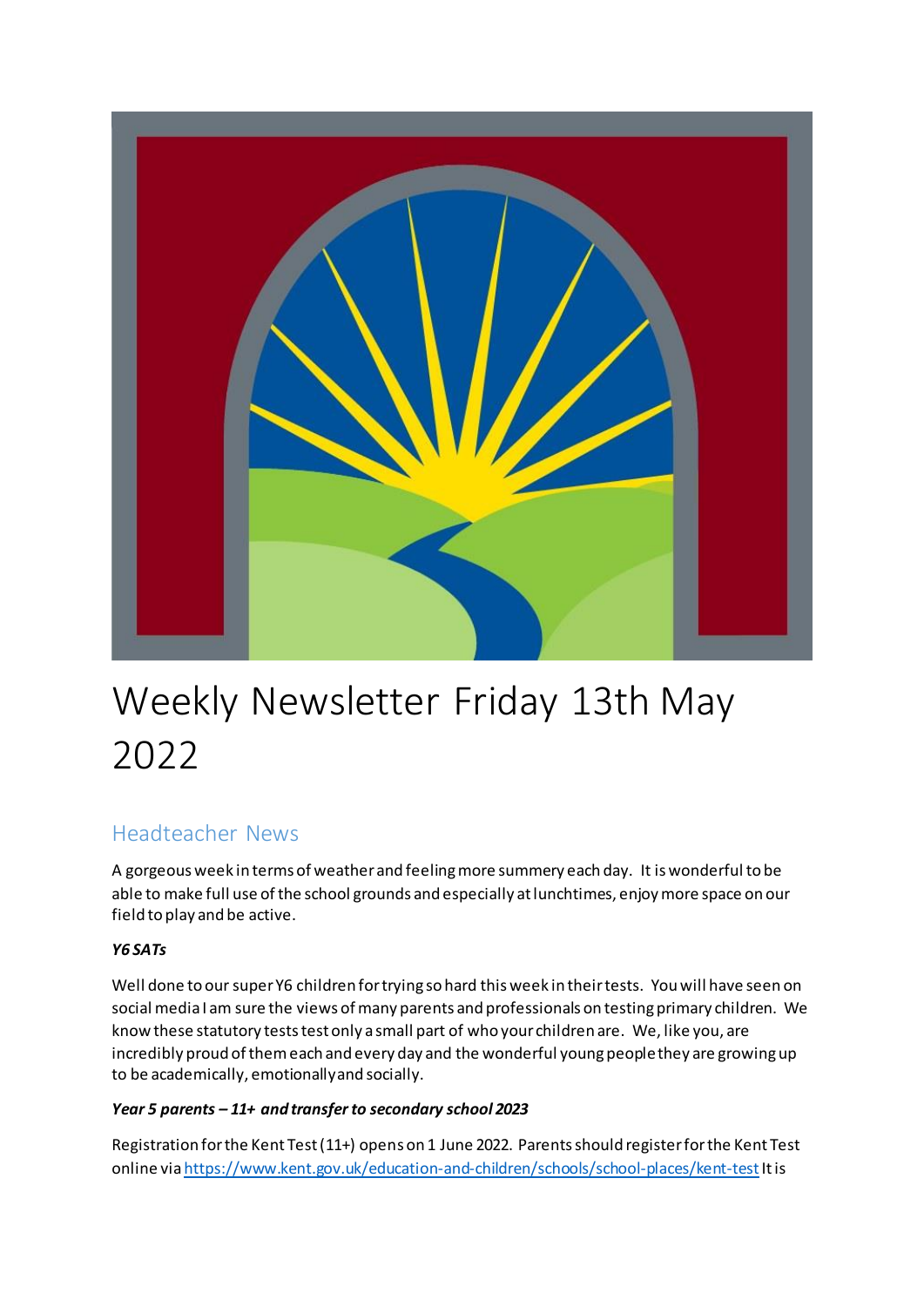advised you register online and then you will receive your child's assessment decision via email. Should you wish your child to sit the test, once you have applied, the same log in will be used to apply for a school place by adding your preferences to the information you have already been given regarding your child.

If you wish to discuss the Kent Test please do make an appointment to speak with Mrs Holman or a member of the Y6 team. Secondary School application information will be sent in September 2022.

#### *School Uniform*

Thank you for ensuring your children look so smart at school. We have spoken to all of the children about the importance of looking smart. We consider your support important and it is very much appreciated. We would ask that all parents ensure that children come to school dressed appropriately, without nail varnish and with only plain stud earrings and watches for jewellery. Please could we also remind you that children should not come to school wearing trainers or boots or with large bows in their hair, small hair accessories in school colours are fine.

Have a lovely weekend

Sarah Holman

### Assistant Headteacher News

Hi everyone - Mr Farley this week.

Our staff meeting this week focused on Art and how the changes we've made to our curriculum have benefited your children. We looked at a large number of your children's art books and they are looking absolutely stunning. Children are being far more expressive and experimental with their artwork and are exploring not only new techniques, but the artists' inspiration behind their artwork. We are continuing to develop our art curriculum alongside other subjects to ensure what your children receive is current, relevant and useful. Have a great weekend.



# YMCA Hub to help Ukrainian Families - Help Needed

The YMCA Loose has set up a hub to help Ukrainian families arriving in Maidstone. Following a well attended event last Sunday, the feedback has shown that parents are really concerned for their children starting school with little or no English. The YMCA really need volunteers to teach English and to help with other events ASAP and during the Summer holidays. Anyone who would like to offer their time and expertise, please contact either;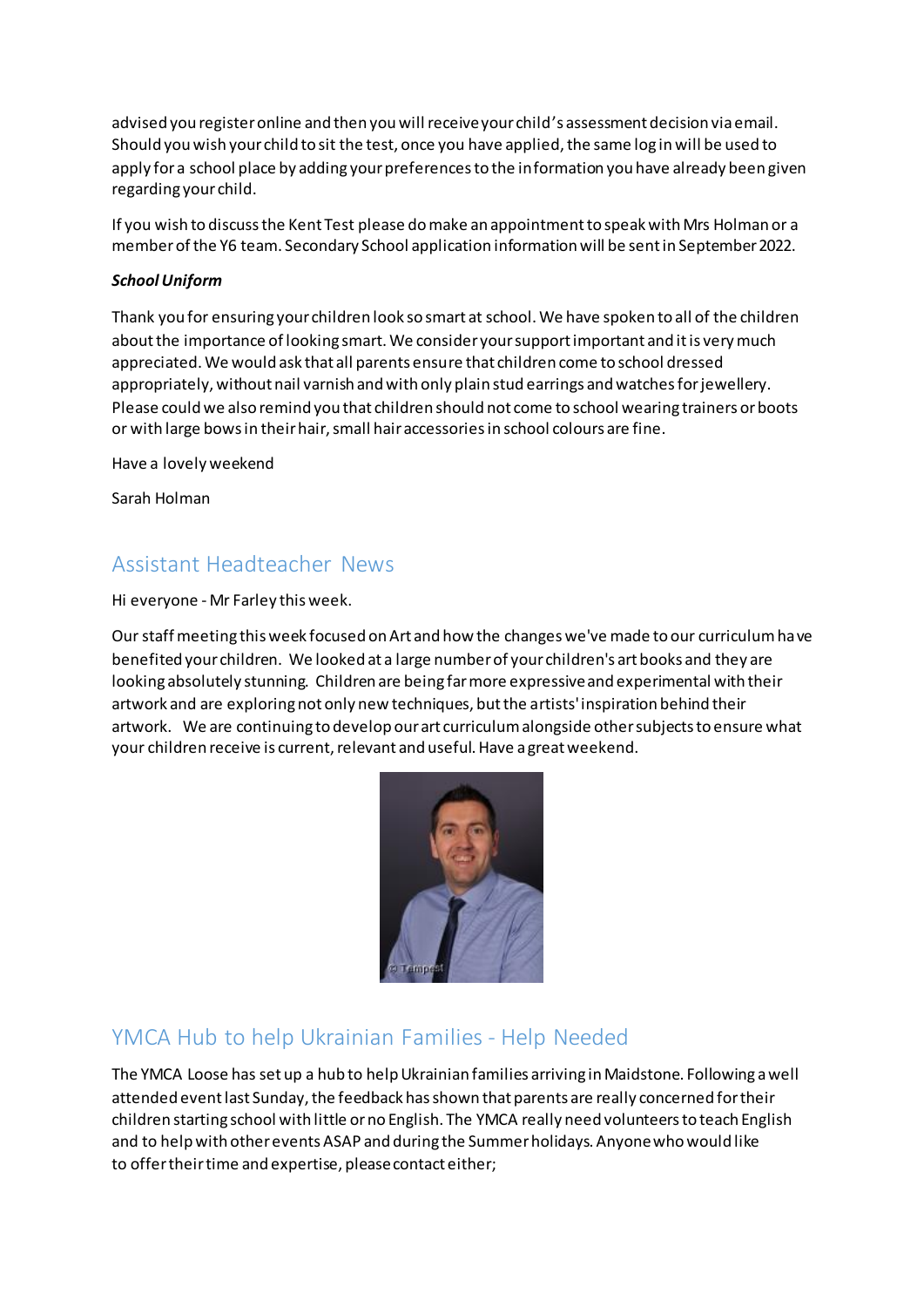Ally Bantock [Ally.Bantock@maidstoneymca.org.uk](mailto:Ally.Bantock@maidstoneymca.org.uk)

Rachel Harbord [Rachel.harbord@maidstoneymca.org.uk](mailto:Rachel.harbord@maidstoneymca.org.uk)



# Outdoor Classroom Day - Eco News

'Outdoor Classroom Day' is a global movement to inspire and celebrate outdoor learning and play, at home and at school. Children are spending less time outdoors than ever before and this can affect their health, wellbeing and development. Time outdoors makes children happier and healthier, as well as equipping them with the skills they need for life. The Eco council has decided that we will all take part in this global event again this year and has shared ideas with their classes to decide how they can take their learning outside for some of their lessons, during the week of 'Outdoor Classroom Day' which takes place officially on **Thursday 19th May.** Fingers crossed for lovely weather next week!



# Year 6 Football team success!

On Friday our Year 6 football team made the journey down to St Georges School in Wrotham to play a highly contested Semi Final between two unbeaten teams. The game was extremely close and had to go into extra time to decide the winner but Loose were victorious winning 4-3 on the day and go onto the final in a few weeks time. The team went behind a few times in the game but it was great to see the determination and perseverance of all players to go on and win. Huge congratulations to them all on a very successful match and we all wish them luck in the final.

Players:

William S, Archie C, Finley N, Josh M, Beau W, Alex D, Lara M, Tosan O (Y5), Harry F & Woody B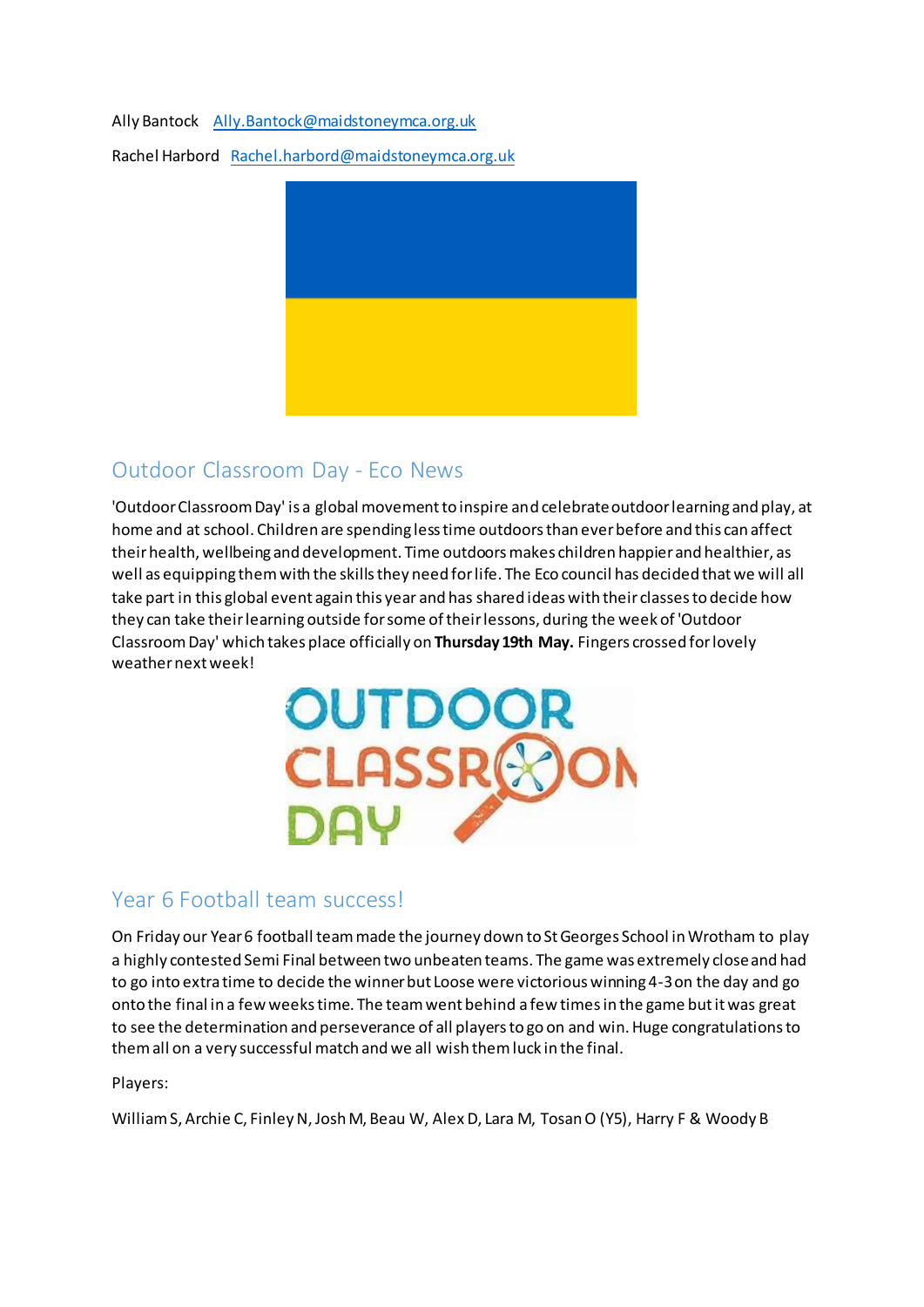

# Holiday Play Scheme

Online bookings are now open for the June Holiday Play Scheme. Click on the link below to book and get more information.

<https://www.loose-primary.kent.sch.uk/form/?pid=13&form=237>

# **KS2 Pantomime Trip**

Current Year 2 to 5 parents will have received the opportunity to purchase a ticket to see Sleeping Beauty at the Marlowe Theatre on the 13th December. The children will be leaving school at approximately 8.30am to travel to Canterbury by coach for a 10.30am performance. Thanks to your support and the generosity of the PTA, the cost of the tickets will now be between £22 and £25 per child depending on the numbers attending. This includes the cost of the pantomime (average ticket price £26) and transport to the Marlowe Theatre by coach. If you would like your child to attend please can yo[u click here](https://forms.office.com/Pages/ResponsePage.aspx?id=Int2AtEJmEimqdyL7UtwpBdFlLsrjUpGpncfoiOu_6VUQkFOQkFNV0UySU1QNU9KNklURTRHRUFJOC4u) and complete the attached consent form by *Friday 10th June*. An initial payment of £20 will need to be made via School Money to secure a ticket. If the trip is cancelled by the Trust a full refund will be given, however, there will no refund where a pupil is no longer able to attend. Any remaining balance (up to a maximum of £5) will be payable in September 2022 once final numbers are confirmed. If you require financial assistance towards the cost of the trip please contact the school in confidence. Thank you for your support.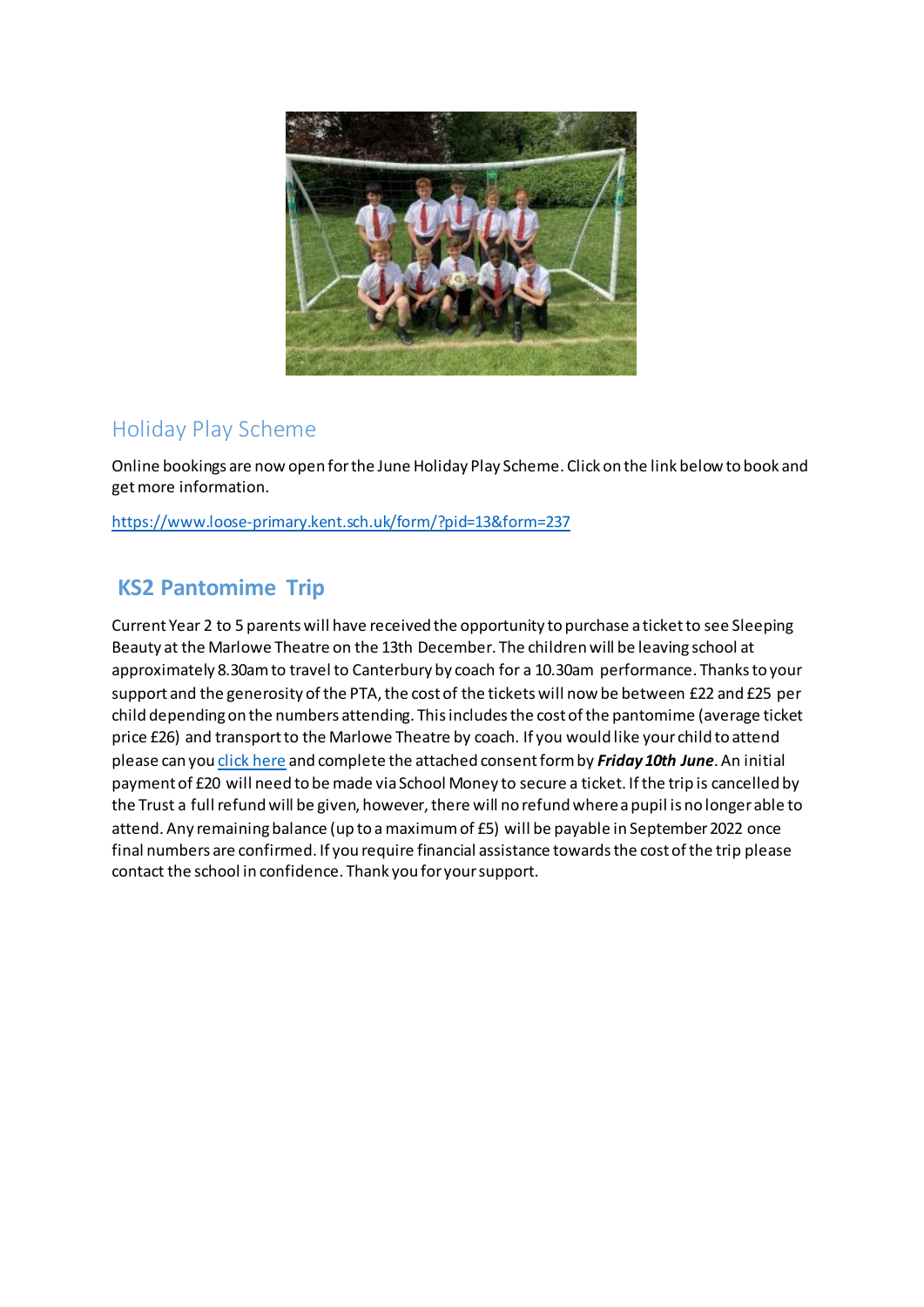

### Diary Dates

### **Term 5**

- 17 May Sunstone Class Assembly 9am Orchard Hall families invited
- 18 May Year 4 trip to Horton Kirby
- 19 May Outdoor Classroom Day
- 20 May Parent Council Meeting 2.15-3pm
- 20 May PTA Disco
- 24 May Topaz Class Assembly 9am Orchard Hall families invited
- 24 May O2 Young Voices trip to London
- 26 May PTA Jubilee Event more info to follow
- 27 May Last day of term children back in school Tuesday 7th June

#### *Term 6*

- 06 Jun Staff Inset Day children not in school
- 07 Jun Children back to school
- 08 Jun Year R & 6 Height and Weight programme
- 08 Jun Jubilee Celebrations Day & Picnic Lunch
- 09 Jun Year 6 individual and class photos
- 14 Jun PTA meeting, Chequers Pub 8pm
- 17 Jun Year 1 Trip to Rarebreed Centre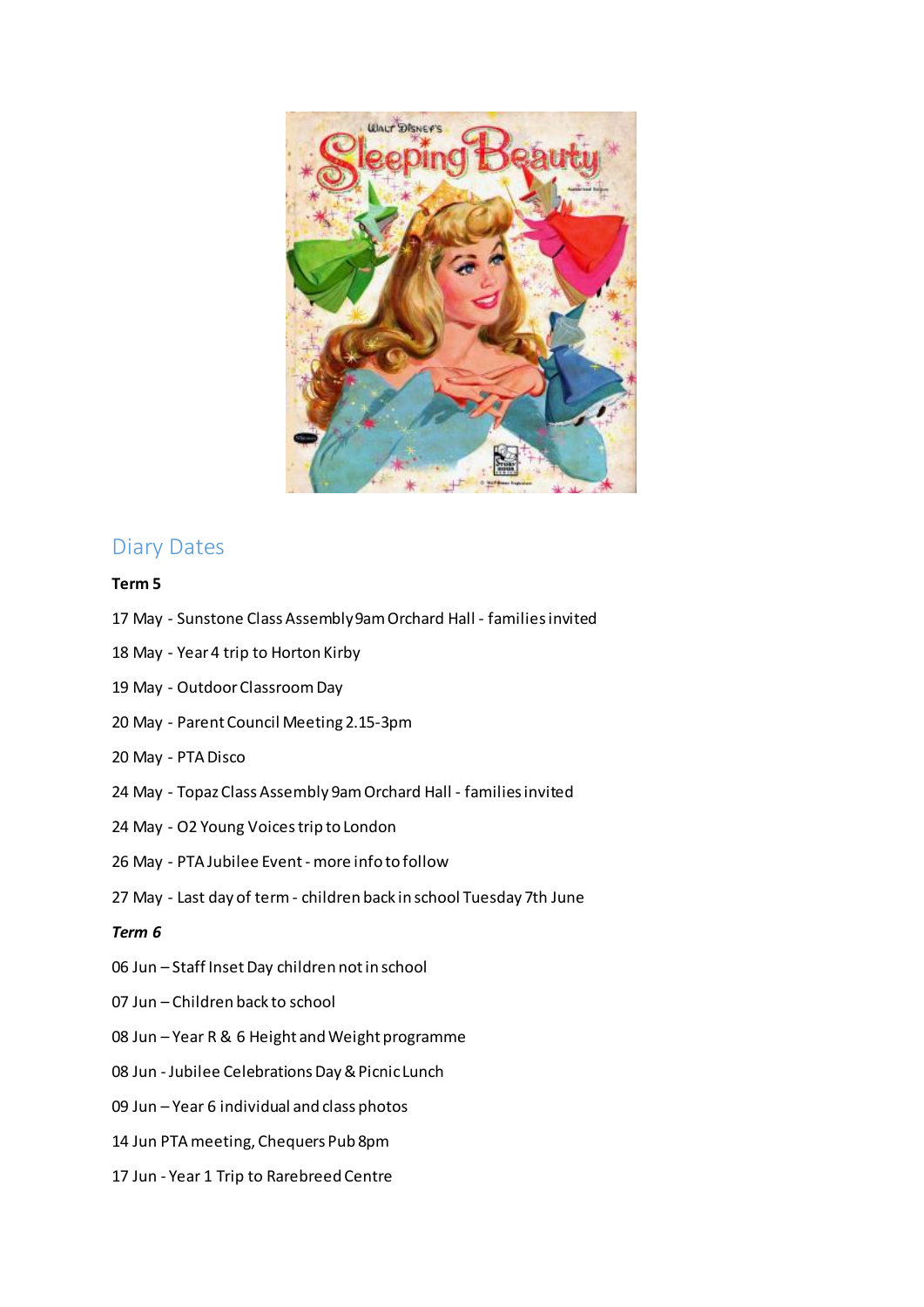- 21-24 Jun Year 6 residential trip to Wildchild
- 21 Jun Coral Class Assembly 9am Orchard Hall parents invited
- 21 Jun Year R-2 Perform Drama workshops
- 22 Jun New Year R Parents Evening 6.30-7.45pm
- 28 Jun Jade Class Assembly 9am Orchard Hall parents invited
- 30 Jun Sports Day (11th July Reserve Date)
- 04 Jul PTA 'Headteacher for the day'
- 05 Jul Amber Class Assembly 9am Orchard Hall parents invited
- 05 Jul PTA 'Deputy Headteacher for the day'
- 07Jul Year R-Year 5 'Meet the Teacher' sessions
- 08 Jul PTA 'Assistant Headteacher for the Day' (Mr Farley)
- 08 Jul Parent Council Meeting 2.30-3.15pm School Staff Room
- 11 Jul End of Year Reports home to parents
- 11 Jul Reserve Sports Day
- 12 Jul Year 6 production to parents Orchard Hall 2 pm
- 13 Jul Year 6 production to parents Orchard Hall 2pm & 7pm
- 14 Jul Andy Davis guitar group performance
- 14 Jul PTA meeting
- 15 Jul Non school uniform day more info to follow
- 18 Jul Year 6 Fun Day date to be confirmed
- 19 Jul PTA 'Assistant Headteacher for the day' (Mr Hogwood)
- 19 Jul Year 6 & Year R Buddy Picnic
- 20 Jul Year 6 Leavers' Lunch & Party
- 21 Jul Year 6 Leaver's Assembly parents invited
- 21 Jul Last day of term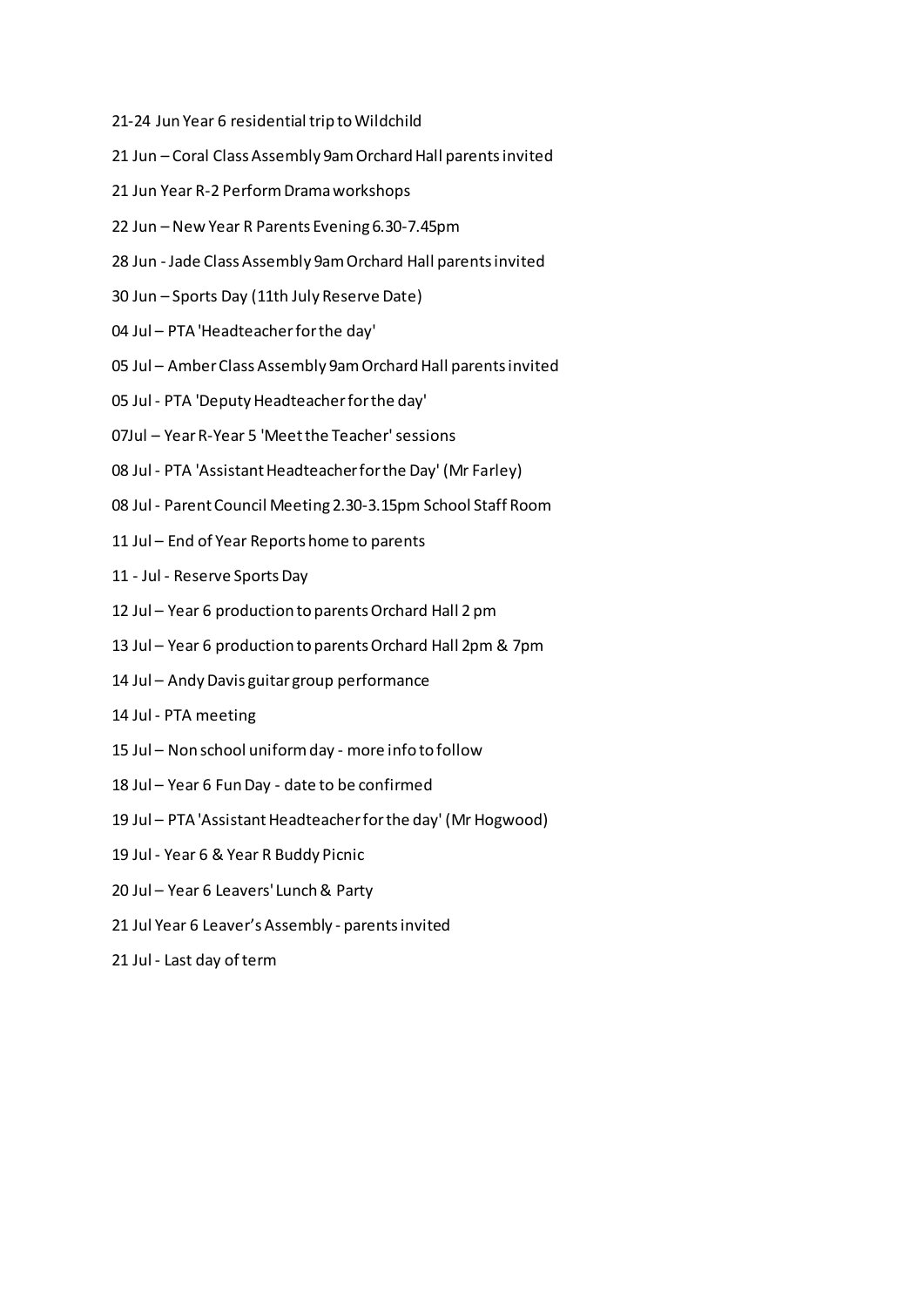

# Learner of the Week

- Pearl Matilda S
- Opal Toby C & Godwina S
- Crystal Lilyan S
- Diamond Olivia E & Henry A
- Sapphire Harrison F
- Moonstone Frederick B
- Tanzanite Erina W
- Aquamarine Elsie D
- Turquoise Charlie S
- Coral Emilia V/G
- Amber Dylan B
- Jade Isabel J
- Emerald Oliver D
- Onyx Louis R
- Ruby Belle N & Sienna K
- Topaz Laila E
- Sunstone Darcy A
- Amethyst Amora K
- Peridot Whole Class!
- Zultanite Whole Class!
- Quartz Whole Class!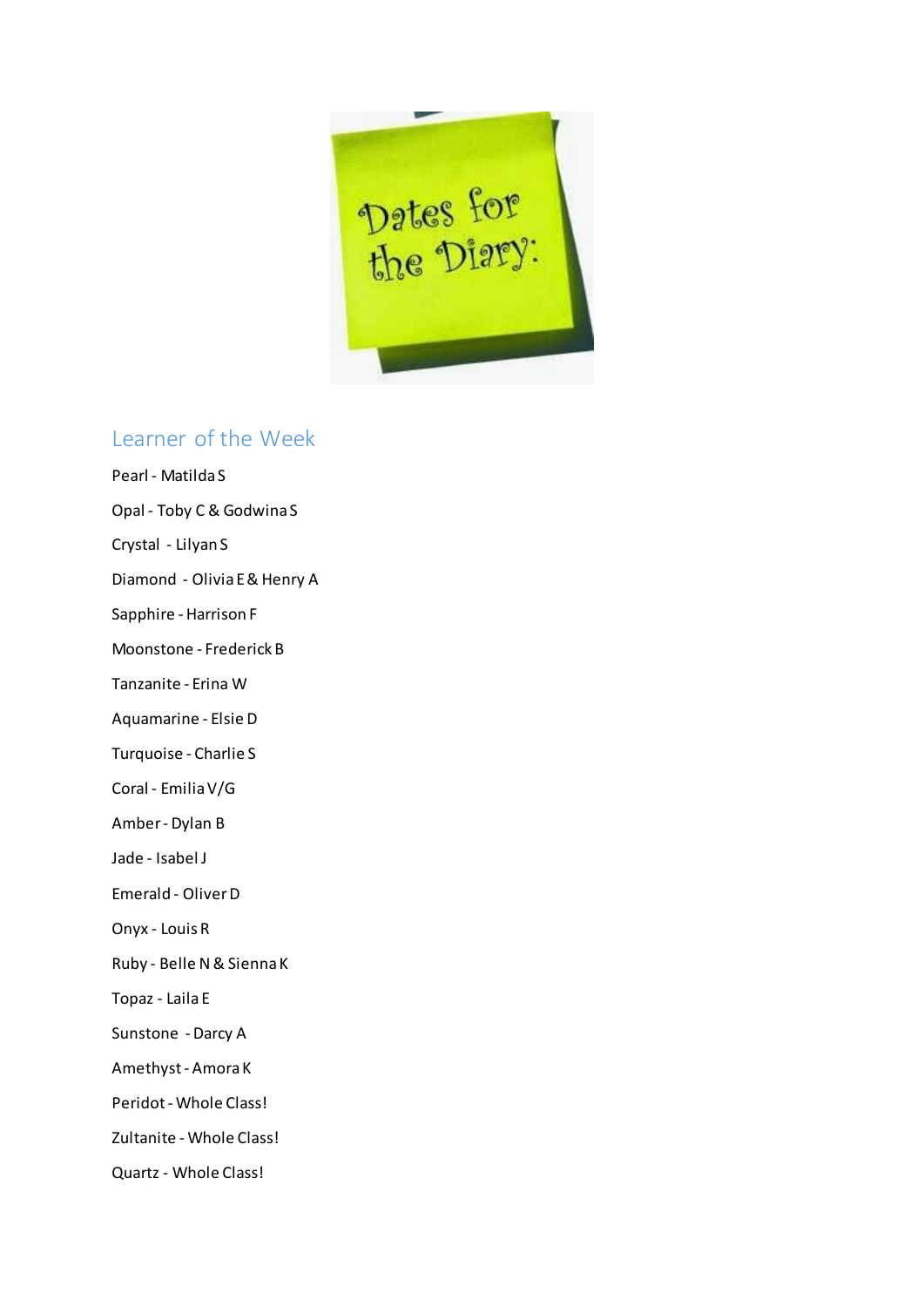

# Free Family Fun Treasure Trail

The Heart of Kent Hospice are delighted to offer you a FREE Family fun Treasure Trail which is taking place in Maidstone Town Centre on Sunday 3 July 2022. Starting at the rear of Lockmeadow Entertainment Centre teams of up to 6 people will follow the treasure map and solve the clues to explore Maidstone. The walking tour treasure trail takes you past lots of the most amazing and famoussights in Maidstone, but solving the clues makes you slow down and really look around and spot things you may have never noticed before.

Thisreally is a fun day out for all the family. Your adventure should take around two hours and there is a reward for the fastest team who completes the treasure trail. There are more prizes to be won for the best explorer or pirate costumes. Anyone can enter there's no age limit; children under six may find the clues a little trickier to solve but they are still welcome to join the fun! You can also enjoy our exciting event village, where you'll find games, face painting, inflatables and much more!

As supporters of Elmer's Big Heart of Kent Parade, we are offering the families of your school the opportunity to secure tickets before they are allocated to the wider public on Monday 23 May. To book visit [Family Fun Treasure Trail | Heart of Kent Hospice \(enthuse.com\)](https://eur02.safelinks.protection.outlook.com/?url=https%3A%2F%2Fregister.enthuse.com%2Fps%2Fevent%2FFFTTrail&data=05|01|karen.newton%40hokh.co.uk|3a1fca5f32814ca0d95008da31d1a0f6|97ca518d2c234dc38a3175185da0f42a|1|0|637877073655939754|Unknown|TWFpbGZsb3d8eyJWIjoiMC4wLjAwMDAiLCJQIjoiV2luMzIiLCJBTiI6Ik1haWwiLCJXVCI6Mn0%3D|3000|||&sdata=NnS51wZ7LmDF1JjRMLS4660RO7mVssXLqM4VVnBzJNk%3D&reserved=0). For any enquiries on this event please email [events@hokh.co.uk](mailto:events@hokh.co.uk)

# Inclusion

### **Mental Health and Wellbeing**

Here at Loose Primary School we believe Mental Health and Wellbeing is how we feel, think and act. It determines how we handle stress, manage relationships and make choices. It is important to all of us, at every stage of our lives from childhood through to adulthood.

### **Being present**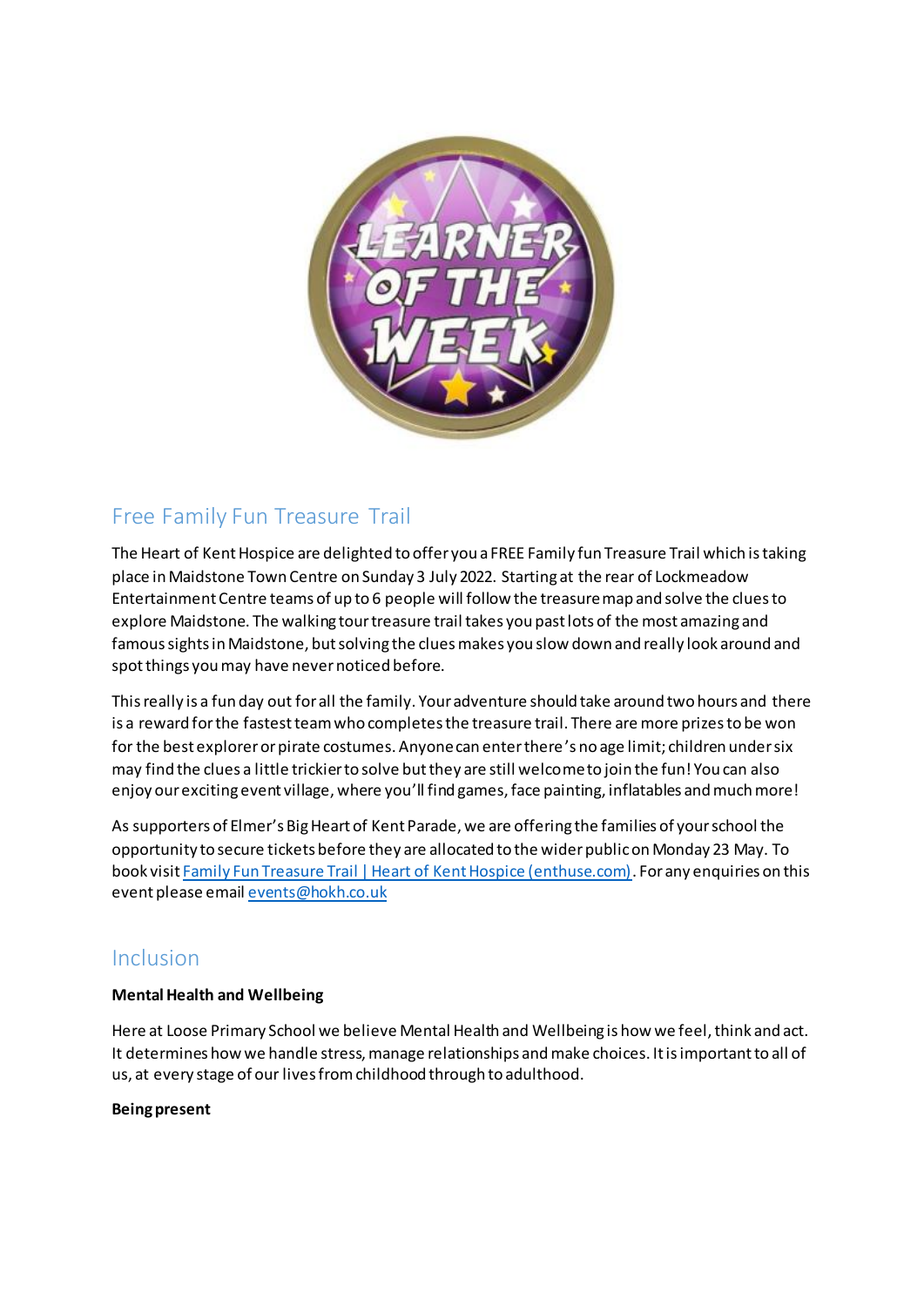Attending school regularly and getting into a routine, really does help settle children's worries quicker. Getting to talk and play with their peers every day has proven to boost children's happiness levels!

Research shows that deliberately focusing on the good things in our lives can improve our wellbeing. In school, we focus on the positive things that have happened. We celebrate our achievements (no matter how big or small), we compliment each other and smile together. These little acts of 'kindness'really do make a difference.

Mrs Bremerkamp

Nurture Lead



### Music Summer School

Calling musicians and singers. We are delighted to share the link for further information about a Music Summer School which is to be held in Benenden School. Being able to play alongside other musicians is an amazing opportunity. There are groups for varying ages and abilities. Please note bookings for places and abilities. Please book directly, noting our end of term date being 21st July 2022.

Thank you

Mrs Harris

Music Specialist/Lead

<http://www.kent-music.com/kmss>

# PTA Events & Dates

#### **Amazon Smile**

Our latest Amazon Smile donation received was £55.07, representing purchases made by our supporters during January, February and March! You can donate to the PTA in this way just by purchasing your Amazon products using Amazon Smile, and supporting Loose Primary School PTA. There is no additional cost to yourselves, and all we receive is a lovely donation every quarter! Your purchase information remains private to you.

If you would like to sign up to Amazon Smile and support us in this way, please contact [loosepta@yahoo.co.uk](mailto:loosepta@yahoo.co.uk) for details.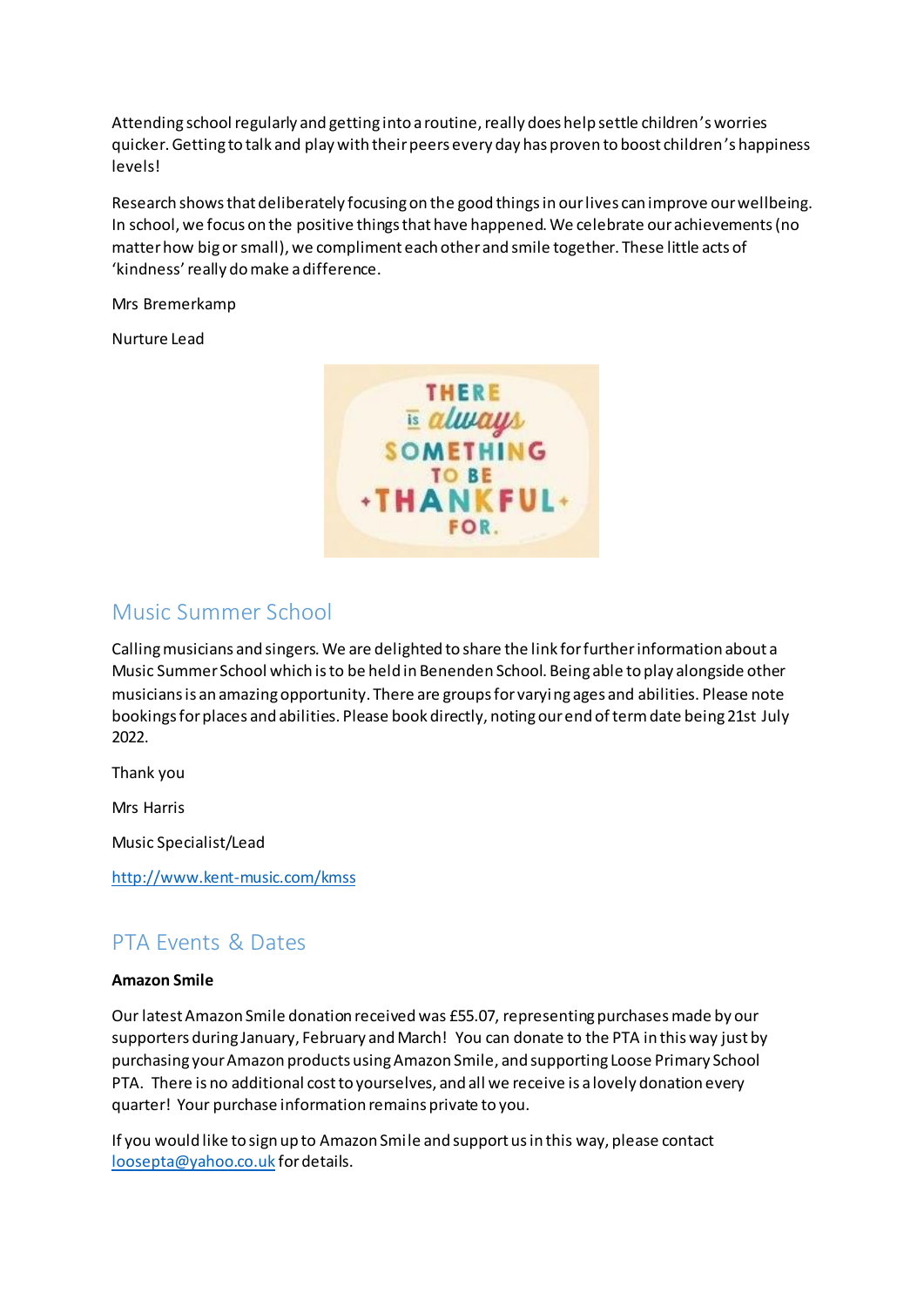#### **KS2 Disco - tickets now on sale!**

Please see earlier email for further details on timings, how to purchase tickets, cost of sweets, drinks, novelties etc. Please ensure your child's purse/wallet is named and note mobile phones are not permitted.

#### **KS2 Disco Helpers Needed**

If you would like to help with running the disco please email the PTA with the timings you are available with.

Set up 2.30pm, Y3/4 3.30-5.00pm and Y5/6 5.30-7.00pm Clear hopefully only until 7.30pm!

### **Loose Primary School Running Club**

Community run next date - Sunday 15th May 2022, £1 to join in, 5km distance but can go longer or shorter! All abilities welcome. Meet at the Anglesey Avenue bus stop, 8am or 9am outside school.

#### **Pop up Uniform Shop**

Thank you to everyone who supported the pop up uniform shop which raised an amazing £130. Don't forget the uniformshop is open every Wednesday morning 8.40am-9.00am in the Owl room (entrance via Moonstone).



### Contact Us

[brook@loose-primary.kent.sch.uk](mailto:brook@loose-primary.kent.sch.uk) - this is for parents to contact teachers re work/passwords & every day matters etc in KS1 (Year R, 1 & 2)

[orchard@loose-primary.kent.sch.uk](mailto:orchard@loose-primary.kent.sch.uk) - this is for parents to contact teachers re work/passwords & every day matters etc in KS2 (Years 3 - 6)

[lasc.asc@loose-primary.kent.sch.uk](mailto:lasc.asc@loose-primary.kent.sch.uk) - please use this email address for *ALL*extended services bookings/queries/requests etc. Please do not email the office with these.

[office@loose-primary.kent.sch.uk](mailto:office@loose-primary.kent.sch.uk) - use this for all other emails and urgent matters

Phone Number 01622 743549